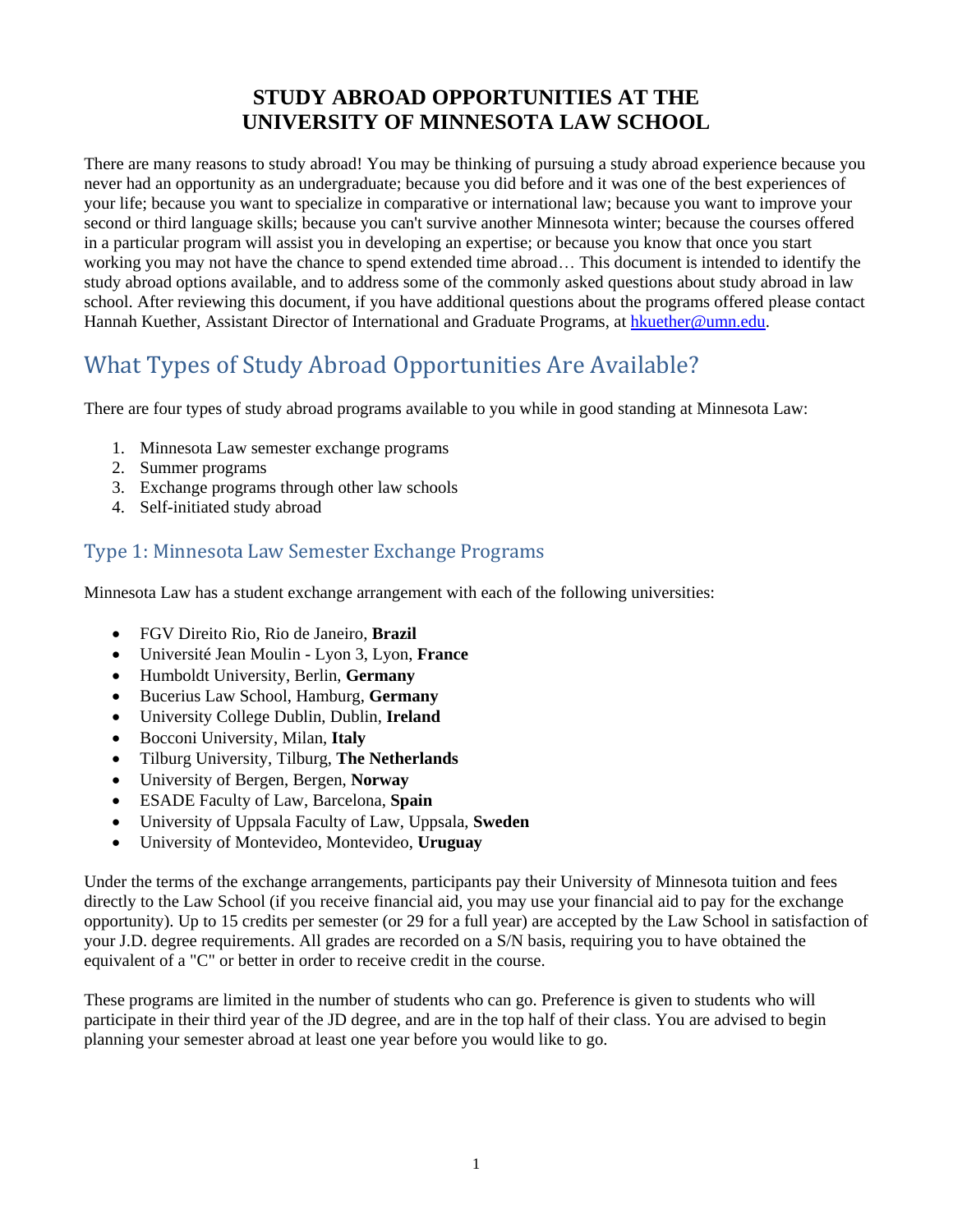### *[FGV Direito Rio](https://direitorio.fgv.br/internacional) in Rio de Janeiro, Brazil*

FGV Direito Rio is one of the most well-respected educational institutions in Brazil and is located in one of the most exciting international cities in the world. During their semester abroad, students have the opportunity to take classes in English, Portuguese, or Spanish, while experiencing Brazil's rich culture. Each year one Minnesota student can study at FGV Direito during the fall or spring semester.

#### *[Université Jean Moulin](http://www.univ-lyon3.fr/) – Lyon 3 in Lyon, France*

Minnesota Law students may participate in French law classes, or participate in classes taught in English as part of Lyon 3's Semester Degree in International and European Law. Students participating in the French classes will be able to choose from the same law courses available to French students. A two-week, intensive French language and law review is offered before the beginning of the semester. Students participating in the English program will choose from a select group of courses and may be able to return to Lyon 3 after obtaining their J.D. to complete an LL.M. in International and European Law with one more semester of study. Up to four Minnesota Law students can study at Lyon 3 in the fall or spring semester.

#### *[Humboldt University](https://www.hu-berlin.de/de) in Berlin, Germany*

Study German and EU law subjects in either German or English at the impressive and historic Humboldt University. Four students per year can study at Humboldt during the German spring term. The program dates provide you with the opportunity to spend additional time in Germany before the spring term, while pursuing course work in the second half of spring semester and into the summer.

#### *[Bucerius Law School](https://www.law-school.de/deutsch/) in Hamburg, Germany*

Founded in 2000, Bucerius Law School is the first private law school in Germany. The courses are focused on business law, with an international perspective. Total enrollment at Bucerius is limited to 100 students per year, and most teaching takes place in small classes. Bucerius also allows exchange students the unique opportunity of earning a Certificate in Management and Leadership for Lawyers. Courses for international students are all taught in English, but international students are also welcome to attend regular classes taught to Bucerius students, if their knowledge of German allows. Bucerius also offers two German language courses. One student from Minnesota can study in Hamburg each fall semester.

#### *[University College Dublin](http://www.ucd.ie/) in Dublin, Ireland*

University College Dublin is the National University of Ireland. All courses are in English, and students can choose from a variety of domestic and comparative law courses. Accommodations are arranged in advance with the University College Dublin. Alternative arrangements can be made, but housing in Dublin is notoriously difficult to find. Up to ten Minnesota students can study in Ireland in either the fall or spring semester.

#### *[Bocconi University](https://www.unibocconi.it/) in Milan, Italy*

Università Bocconi, a private institution in Milan, Italy, has a global reputation as a research university in business, economics, and law. Bocconi offers its exchange students select law courses in English, generally including courses such as International and European Law, International Trade Law, and Comparative Business and Corporate Law. Students may live in a dormitory or find their own housing. Up to four Minnesota students may study at Bocconi in the fall semester.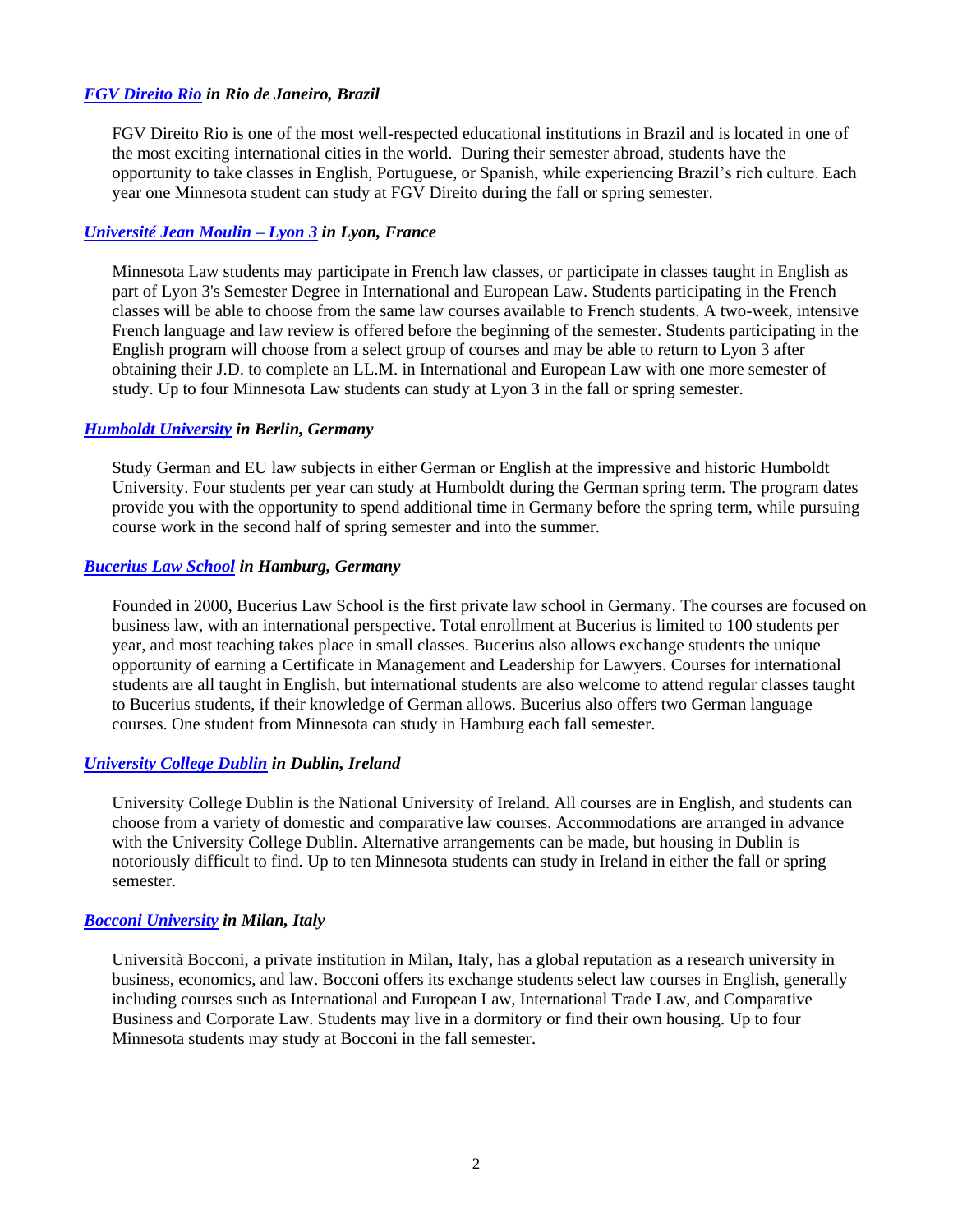### *[Tilburg University](https://www.tilburguniversity.edu/) in Tilburg, The Netherlands*

Founded in 1927, Tilburg University is a public university with 10,000 students and a specialty in social science and humanities. Its Faculty of Law is rated highly among European institutions; with its size and location – equidistant between The Hague and Amsterdam – Tilburg is an excellent place to enrich your study of European law. A wide range of courses are available in English and assistance in finding housing is provided by the administration at Tilburg University. Up to three Minnesota Law students per year can study at Tilburg, in either the fall or the spring semester.

### *[University of Bergen](https://www.uib.no/en) in Bergen, Norway*

Bergen, Norway's second largest city, is located on the scenic southwestern coast. The University of Bergen is the most cited university in Norway and has a student population of nearly 17,000. More than 1,800 international students enroll in many courses offered in English. All international students may apply for housing through the student welfare organization. Two Minnesota Law students may student at UiB in either fall or spring semester.

### *[ESADE Faculty of Law](https://www.esade.edu/en/) in Barcelona, Spain*

ESADE Faculty of Law is associated with one of the few private universities in Spain. Dedicated to the idea of providing personal and individualized instruction to its students, ESADE Faculty of Law has excellent faculty and high quality facilities located in the northern part of Barcelona. Students may study a variety of comparative and Spanish law courses while in Barcelona. Students are required to find their own housing around the campus area. Students study law in Spanish; those participating during the fall semester are provided with an intensive Spanish course prior to the beginning of classes. Four Minnesota students per year can study in Barcelona in either the fall or spring semester.

#### *[University of Uppsala Faculty of Law](http://www.uu.se/en) in Uppsala, Sweden*

Founded in 1477, Uppsala University is the oldest university in Scandinavia and Minnesota Law's oldest exchange partnership. Located in the town of Uppsala, 45 miles north of Stockholm, the University has more than 27,000 students which contribute to the permanent population of 160,000. Several select courses are offered in English each year at the Faculty of Law. The Law Faculty uses the "Problem Based Learning" method, which requires enrollment in a single course for 10 intensive weeks, and then a second course for an additional 10 weeks. Semester dates are approximate to those of the University of Minnesota semester dates. Students in Uppsala live on campus in student "flats," and accommodations are arranged through the Faculty of Law. Up to 10 students from the Minnesota Law can study at the University of Uppsala each year, in either the fall or spring semester.

#### *[Universidad](http://www.um.edu.uy/international/) de Montevideo in Montevideo, Uruguay*

Minnesota Law began an exchange partnership with the School of Law at the Universidad de Montevideo in Uruguay in fall 2007. Courses taught in English are only offered during the fall semester as a part of the International Business curriculum. The Universidad de Montevideo has acquired national and international prestige as a result of its challenging educational plan, quality of faculty, publications, and research. It emphasizes academic excellence, technological innovation, social responsibility, and the interdisciplinary nature of law, administration and economics. Students are required to find their own housing around the campus area. Up to two Minnesota students may attend a semester exchange in either fall or spring.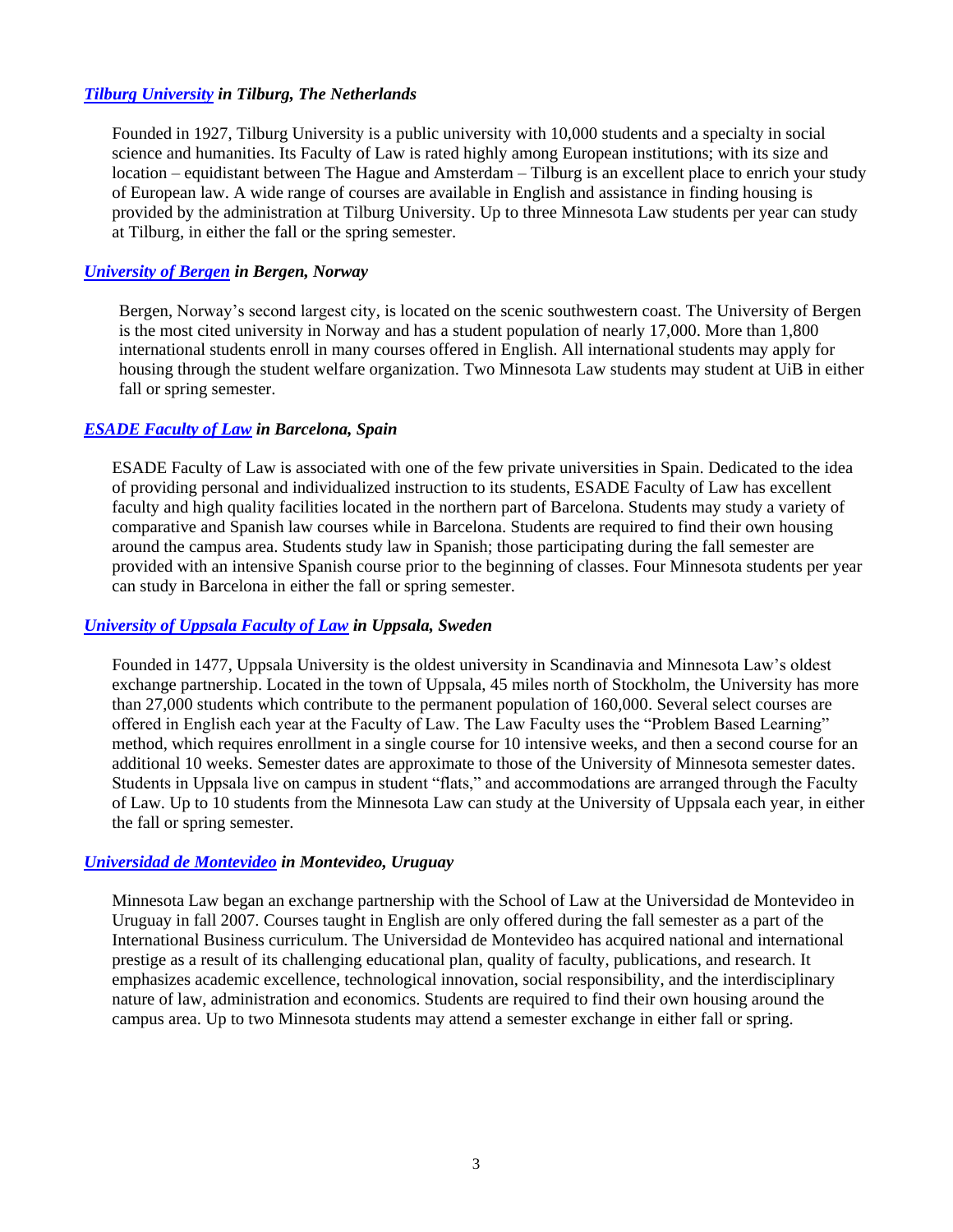# Type 2: Summer Programs Abroad

Many US law schools sponsor at least one summer program in conjunction with a foreign institution. These programs are available throughout Europe, South America, Asia, and in some countries in Africa and the Middle East. Most programs are 4-6 weeks in length, giving students time before or after the program to travel or work.

Most summer programs focus on a substantive area of law (e.g., environmental, international, human rights, comparative law), or a particular area of the world, and many attract prominent legal scholars to serve as lecturers. Typically, students earn 4-6 credits for the entire summer program. Minnesota Law will verify for you, in advance, the number of credits the University of Minnesota will accept for work done in a foreign summer program.

The costs of these programs vary widely, as do the living accommodations. Some programs offer language courses, home stay experiences, or even internships both during and after the program. If you have obtained financial aid through the University of Minnesota for the costs of your academic year, you are likely eligible for loans for participation in the summer program. Contact Jim Parker in the Office of Student Finance at [j](mailto:j-park1@umn.edu)[park1@umn.edu](mailto:j-park1@umn.edu) to apply. You will want to get started early on this process if you intend to borrow money to fund your summer program.

Promotional materials about individual summer programs will be available beginning mid-November. The application process for summer programs abroad is generally simple and straightforward. You will need to check with individual schools for exact deadlines. The [National Jurist magazine](http://www.nationaljurist.com/content/study-abroad) has an excellent website which identifies many summer programs available. The **American Bar Association** also has resources for studying abroad.

Advantages to participation in a summer program include: 1) instruction is generally in English; 2) administratively, it is the easiest way to study abroad as all arrangements are made for you in advance; 3) you will arrive back at school in August having earned 4-6 credits towards your degree, perhaps having seen a new part of the globe, and having had an opportunity to study subjects not typically offered at the University of Minnesota.

### Type 3: Cooperative Exchange Programs through other Law Schools

If you are interested in spending a semester at a foreign institution with which the University of Minnesota has no exchange relationship, but with which another U.S. law school does, you are encouraged to explore the possibility of being admitted to that school's program.

Particularly if the program is sponsored by an ABA-accredited law school, there is a good chance that the Minnesota Law will accept up to 15 credits of work done there towards your University of Minnesota J.D. degree requirements. Approval must be received in advance.

Generally speaking, this tends to be an expensive way to study abroad. Most schools will charge you either nonresident tuition for the semester in which you are enrolled with them, or their standard private tuition rates which are typically much higher than tuition rates at Minnesota Law.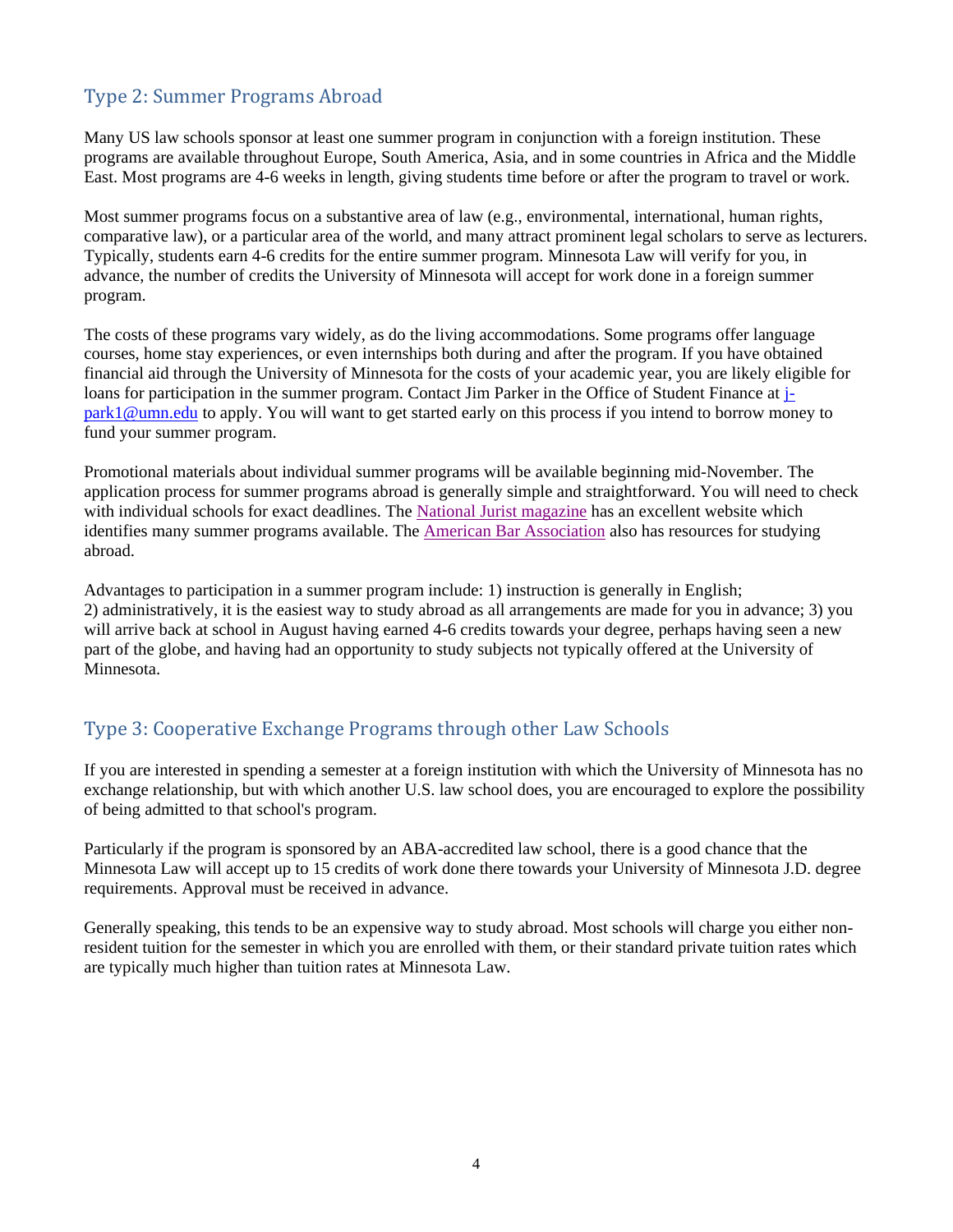## Type 4: Student-Initiated Study Abroad

Perhaps the most administratively difficult to arrange, but arguably the most challenging of the study abroad experiences, the student-initiated program permits you to find your own foreign law school at which to study for a semester. Several Minnesota students have taken advantage of this opportunity in the past few years, but a great deal of planning is required by the student to make the opportunity a reality.

You must identify a school at which you wish to study, and contact the school directly seeking information about the possibility of studying there for a semester. A faculty advisor must be identified, as well as dates of attendance, courses available, language of instruction, cost of tuition, housing arrangements, etc. A student must generally begin planning this option at least one year in advance. Also, be aware that most foreign schools do not offer courses in English, unless that is the country's national language.

Typically, students pay the rate of tuition charged by the foreign institution, which is frequently much lower than tuition rates in this country. If you receive financial aid through the University of Minnesota, it may be possible for you to access that aid for foreign study, but a great deal of planning is required.

The advantages to participating in a student-initiated study abroad program include: 1) a truly unique experience in which you may be the only U.S. student participating; 2) the opportunity to develop your second or third language skills; and 3) the chance to prove your skills in managing, navigating and surviving in a foreign environment.

**University of Minnesota Learning Abroad Center:** Each year, several thousand U of M undergraduate and graduate students, as well as many faculty and staff, travel abroad to study, teach or do research. You will find a wealth of information on the [Learning Abroad Center website.](https://umabroad.umn.edu/)